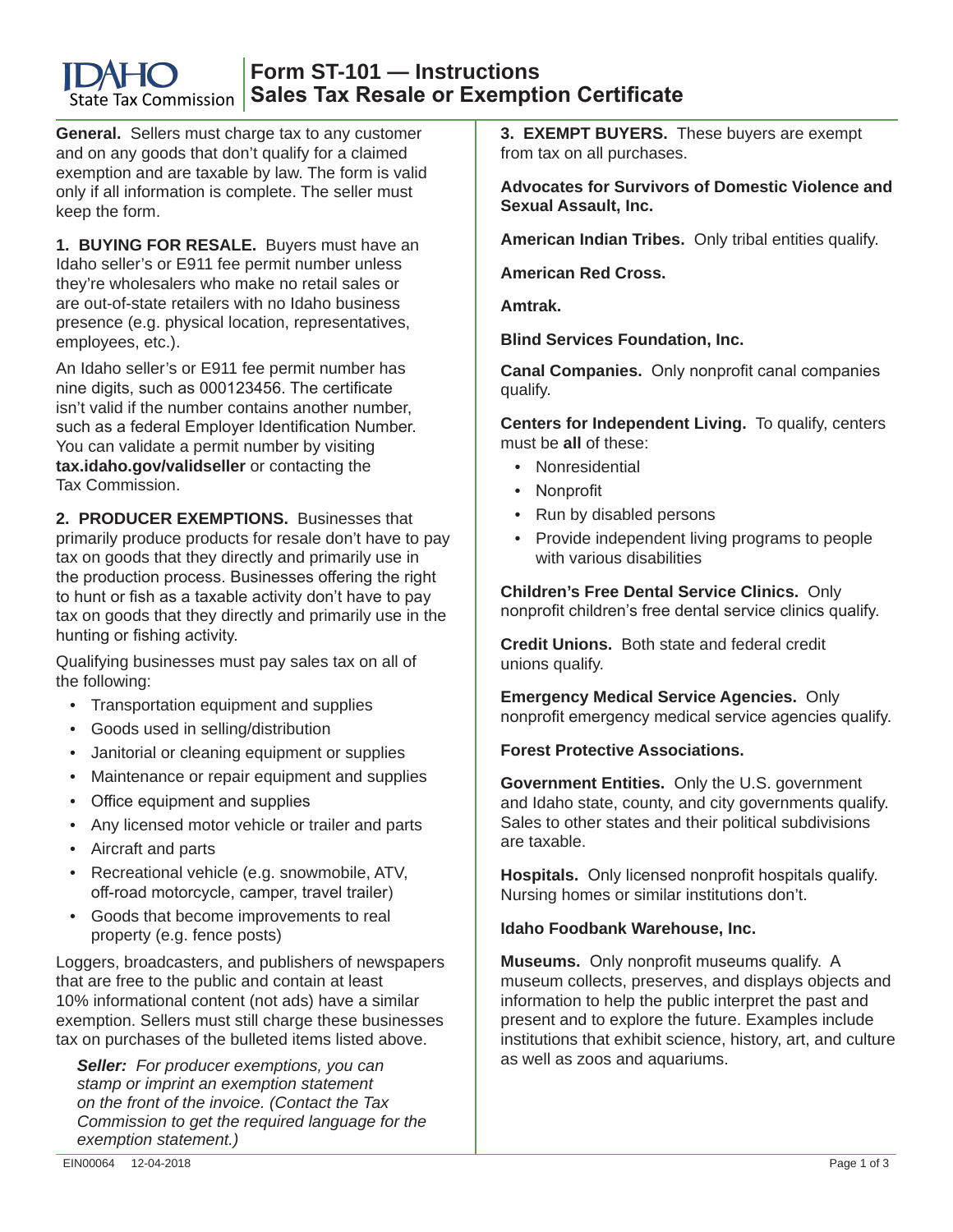## **Qualified Health Organizations:**

- American Cancer Society
- American Diabetes Association
- American Heart Association
- American Lung Association of Idaho
- Arc, Inc., The
- Arthritis Foundation
- Camp Rainbow Gold
- Children's Home Society of Idaho
- Easter Seals
- Family Services Alliance of Southeast Idaho
- Idaho Association of Free and Charitable Clinics and its Member Clinics
- Idaho Community Action Agencies
- Idaho Cystic Fibrosis Foundation
- Idaho Diabetes Youth Programs
- Idaho Epilepsy League
- Idaho Primary Care Association and its Community Health Centers
- Idaho Ronald McDonald House
- Idaho Women's and Children's Alliance
- March of Dimes
- Mental Health Association
- Muscular Dystrophy Foundation
- National Multiple Sclerosis Society
- Rocky Mountain Kidney Association
- Special Olympics Idaho
- United Cerebral Palsy

**Schools.** Only nonprofit schools qualify. These schools include colleges and universities; primary, secondary, and charter schools; and the Idaho Digital Learning Academy. Schools primarily teaching subjects like business, dancing, dramatics, music, cosmetology, writing, and gymnastics don't qualify. Auxiliary organizations such as parent-teacher associations, booster clubs, and alumni groups don't qualify.

### **Senior Citizen Centers.**

### **Volunteer Fire Departments.**

**4. CONTRACTOR EXEMPTIONS.** Three exemptions apply to contractors: Agricultural Irrigation, Nontaxing State, and Production Equipment. In each case, contractors must list the job location and project

owner. They must also list whether the exemption claim applies to all purchases for a specific job number or to a specific invoice or purchase order.

**Agricultural Irrigation.** Irrigation equipment and materials for an agricultural irrigation project are exempt. An irrigation system for a golf course or a residence doesn't qualify.

**Nontaxing State.** Construction materials for a job in a nontaxing state are exempt from Idaho sales tax. This exemption applies only to materials that will become part of real property and only if the contractor isn't subject to a use tax or a similar tax in the other state. Jobs in Alaska, Oregon, and Montana qualify, as do some jobs in Washington.

**Production Equipment.** A contractor who installs production equipment for a producer can buy the materials for the equipment exempt from tax. This exemption doesn't apply to materials that become part of real property.

# **5. OTHER EXEMPT GOODS AND BUYERS.** If

buyers claim an exemption that isn't listed on this form, they must mark the "Other" box and list the section of the law that applies to the exemption, or this certificate isn't valid.

### **Aerial Tramway, Snowmaking/Grooming**

**Equipment.** The sale, storage, use or other consumption of parts, material, or equipment that will become a component of an aerial passenger tramway are exempt from tax.

Snowgrooming and snowmaking equipment purchased and used by the owner or operator of a downhill ski area to prepare and maintain the downhill ski slopes accessed by aerial tramways is also exempt. An aerial tramway includes chair lifts, gondolas, T-bar and J-bar lifts, platter lifts, rope tows, and similar devices.

**Aircraft Primarily Used to Transport Passengers or Freight for Hire.** Only aircraft purchased by an airline, charter service, air ambulance service, or air freight company qualify. Parts for the exempt aircraft are also exempt. Examples of aircraft that don't qualify for this exemption are those used for recreational flights, aerial spraying, dumping, or logging.

**Aircraft Primarily Used as an Air Tactical Group Supervisor Platform.** Fixed-wing aircraft primarily used as an air tactical group supervisor platform,